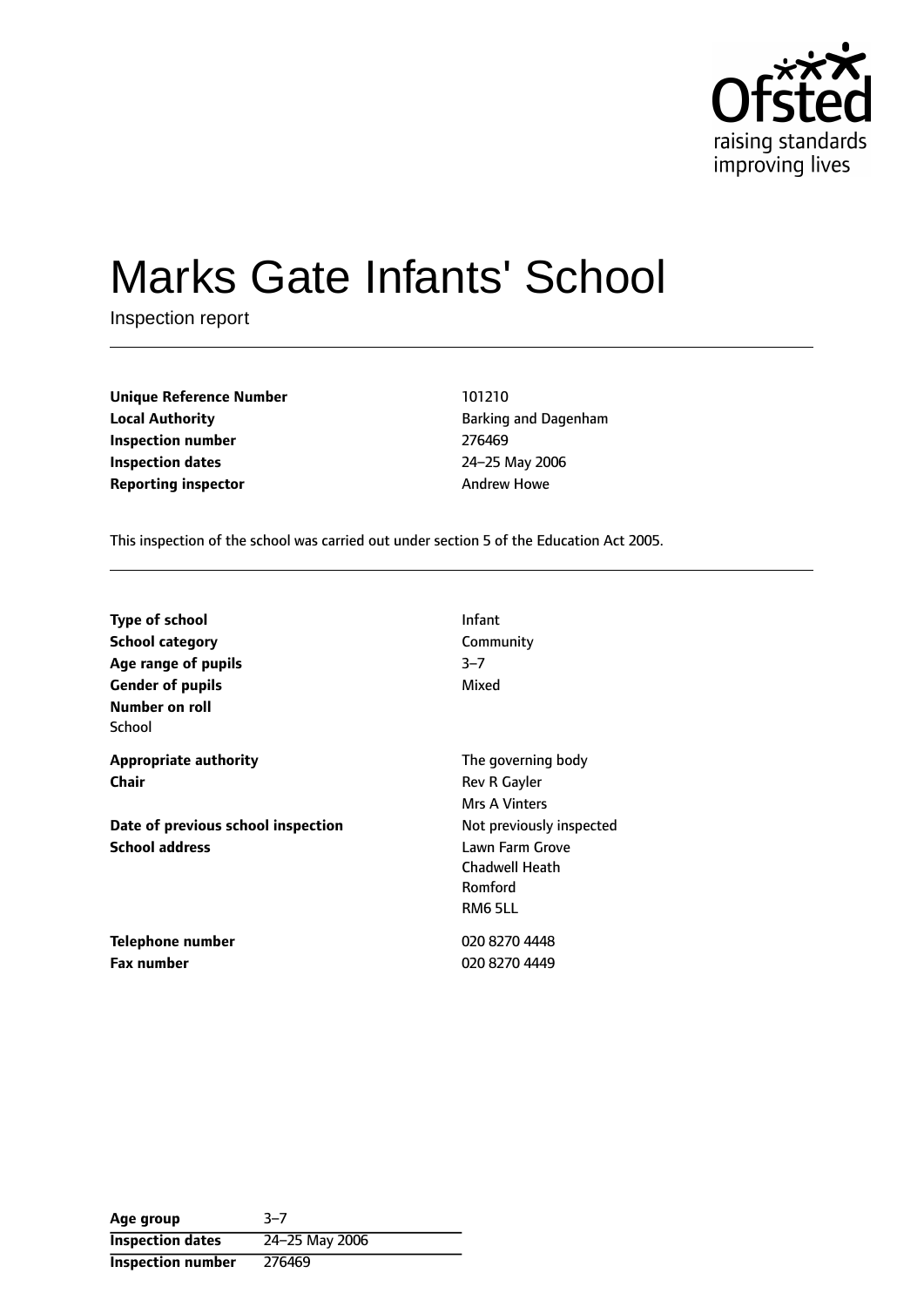.

© Crown copyright 2006

#### Website: www.ofsted.gov.uk

This document may be reproduced in whole or in part for non-commercial educational purposes, provided that the information quoted is reproduced without adaptation and the source and date of publication are stated.

Further copies of this report are obtainable from the school. Under the Education Act 2005, the school must provide a copy of this report free of charge to certain categories of people. A charge not exceeding the full cost of reproduction may be made for any other copies supplied.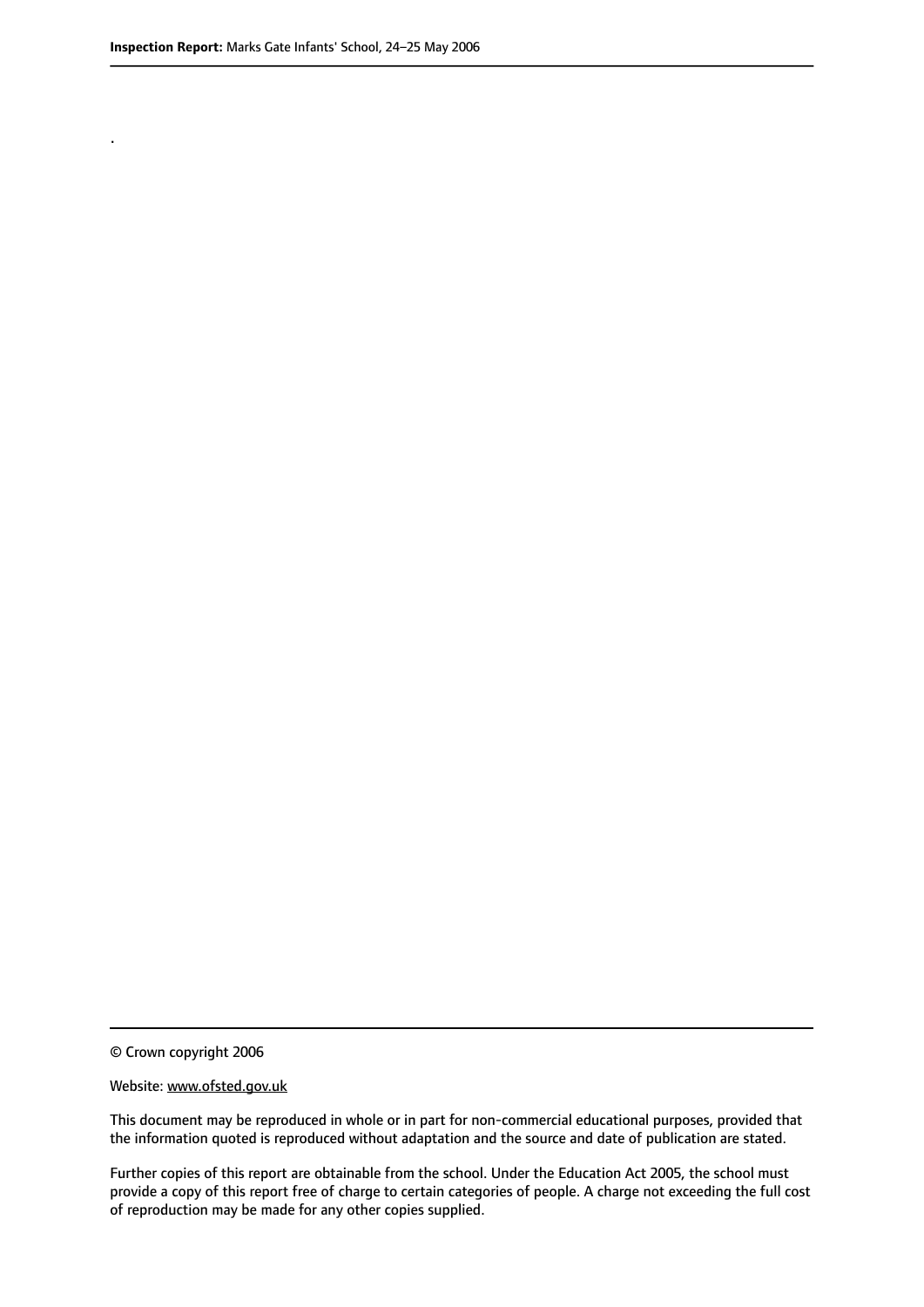# **Introduction**

The inspection was carried out by three Additional Inspectors.

## **Description of the school**

This is an average-sized Infant and Nursery school in a deprived area of outer East London. About two fifths of the pupils are entitled to free school meals. Most pupils are of White British heritage, but around a third of pupils come from minority ethnic backgrounds. A few pupils are at the early stages of learning English. The proportion of pupils with learning difficulties or disabilities is around the national average. The school has achieved the Basic Skills Quality Mark and Investor in People status.

## **Key for inspection grades**

| Grade 1 | Outstanding  |
|---------|--------------|
| Grade 2 | Good         |
| Grade 3 | Satisfactory |
| Grade 4 | Inadequate   |
|         |              |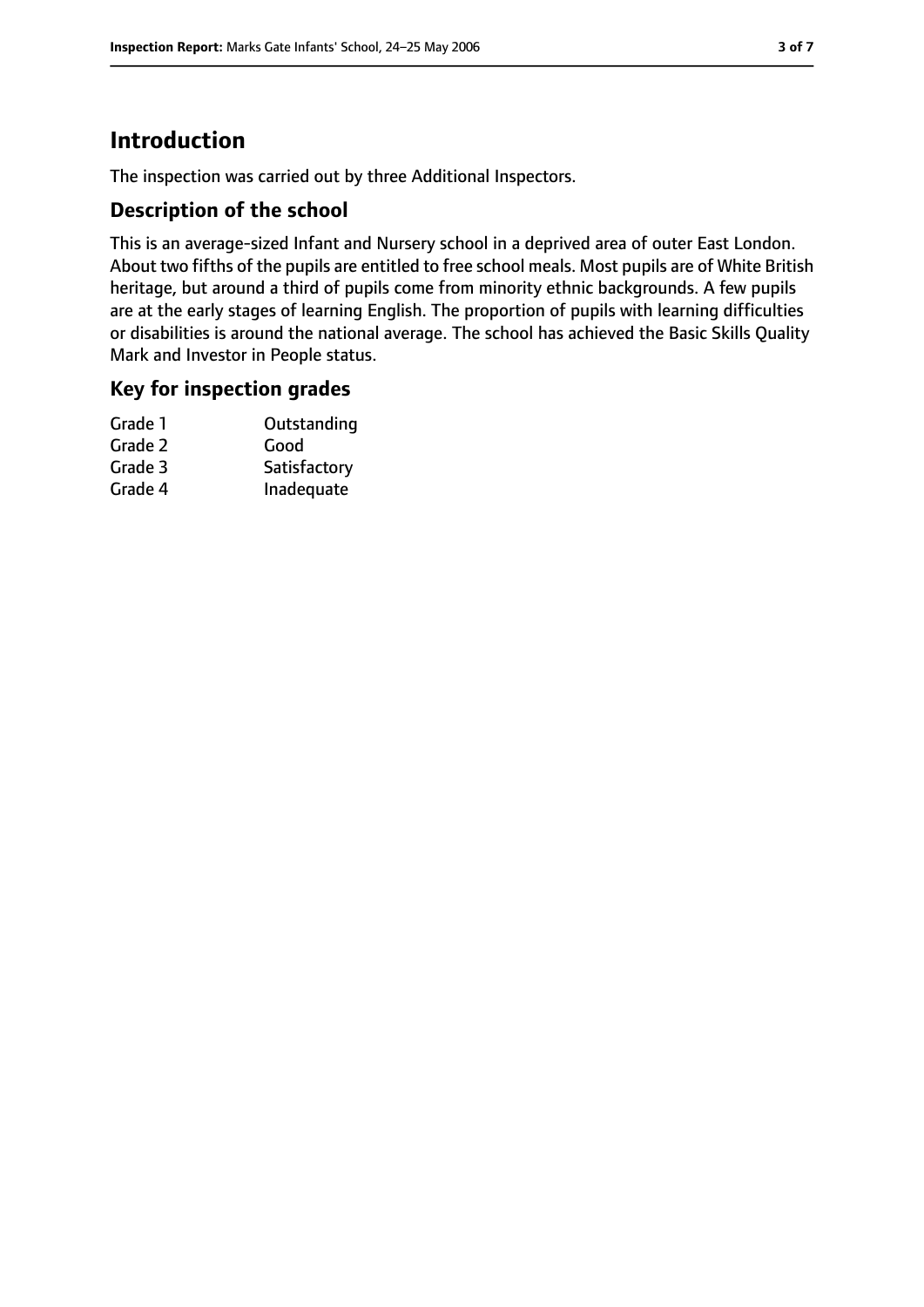# **Overall effectiveness of the school**

#### **Grade:**

## **What the school should do to improve further**

- In partnership with parents and outside agencies, make a determined and uncompromising effort to improve attendance.
- Improve target setting and marking so pupils receive consistently helpful guidance in English and mathematics.
- Improve teachers' classroom management skills so that bad behaviour doesn't interrupt learning.

# **Achievement and standards**

**Grade:**

# **Personal development and well-being**

**Grade:**

# **Quality of provision**

## **Teaching and learning**

## **Grade:**

Teaching and learning are satisfactory overall. Teachers use a variety of strategies to help pupils remain interested in their work. Resources, such as digital presenters, hold pupils' attention well and help to enliven teaching. In the best lessons, the time pupils spend listening to teachers is well balanced with opportunities for pupils to be actively involved in their learning. For example, in a science lesson, children in the Reception year were asked to sort plastic animals into various groups. This engaged their interest as well as promoting their knowledge and understanding. Teachers plan activities for pupils working in pairs which help them interact successfully with each other and develop confidence. In some lessons, teachers spend too much time talking, often about behaviour problems, which slows down the pace of learning. Teaching assistants support pupils with learning difficulties and those whose first language is not English effectively. Teachers monitor pupils' progress conscientiously and use assessment information to plan the next steps in pupils' learning. Marking is regular and supportive but few comments indicate clearly to pupils what they need to do to improve the quality of their work.

## **Curriculum and other activities**

## **Grade:**

The curriculum meets statutory requirements. It is matched to the needs of the pupils. Teachers are working hard to make further improvements in all areas of the curriculum and develop links between subjects. However, there is currently no overview of the curriculum which ensures rigorous planning of whole school themes, such as health. As a consequence pupils are not guaranteed some important experiences. Themed weeks enhance the activities planned in the different areas of learning and involve all pupils. Pupils benefit from a range of visits to local places of interest. Visitors come into school to discuss topical issues with the pupils and provide a variety of enriching experiences. Opportunities for pupils to contribute to the community include fund raising for local charities. Pupils with learning difficulties are included well in all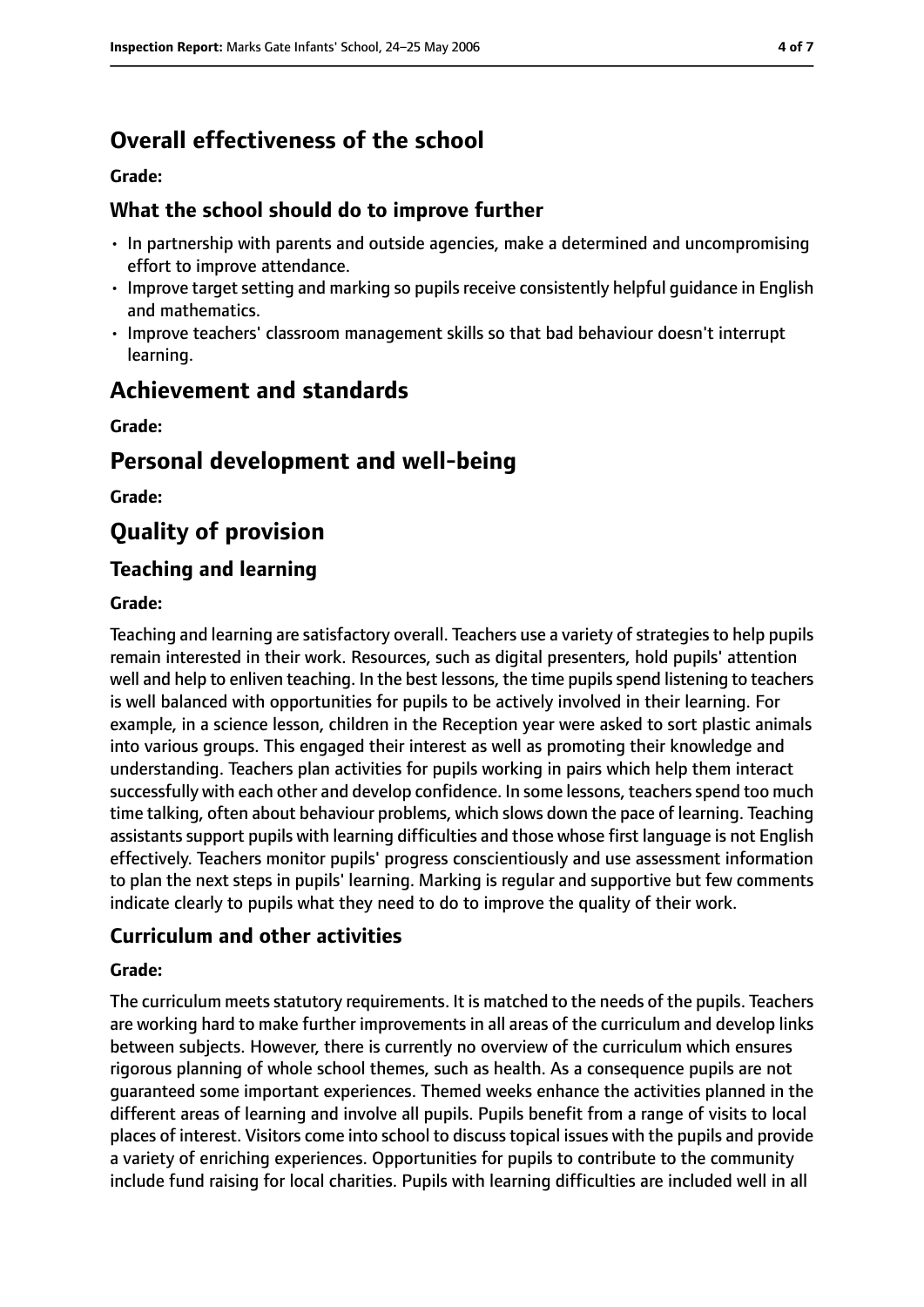activities. Pupils who are in the early stages of learning English receive well-organised and effective support.

There is an adequate number of extra-curricular clubs. In particular, pupils are given opportunities to take part in sporting activities which promote a healthy lifestyle. Pupils have opportunities to attend a breakfast club at the neighbouring junior school, and the school has funding in place to improve the out of school curriculum further.

## **Care, guidance and support**

#### **Grade:**

The care, guidance and support given to pupils are good. Child protection procedures are secure and staff have had recent training. Health and safety procedures are effective. The great majority of parents and carers agree that their children are well cared for and safe at school. All staff are highly committed to ensuring that all pupils, especially those with learning difficulties and disabilities, are fully supported. Pupils who are vulnerable, or who do not speak English at home are also looked after particularly well. The school works effectively with a number of outside agencies to support pupils. The school has a thorough knowledge of individuals because assessment arrangements are robust and systematic. Pupils' progress is rigorously tracked. Useful targets are set, which are helping pupils make good progress in writing. However, assessment information is not yet used to set targets in other subjects, where progress is only satisfactory.

## **Leadership and management**

**Grade:**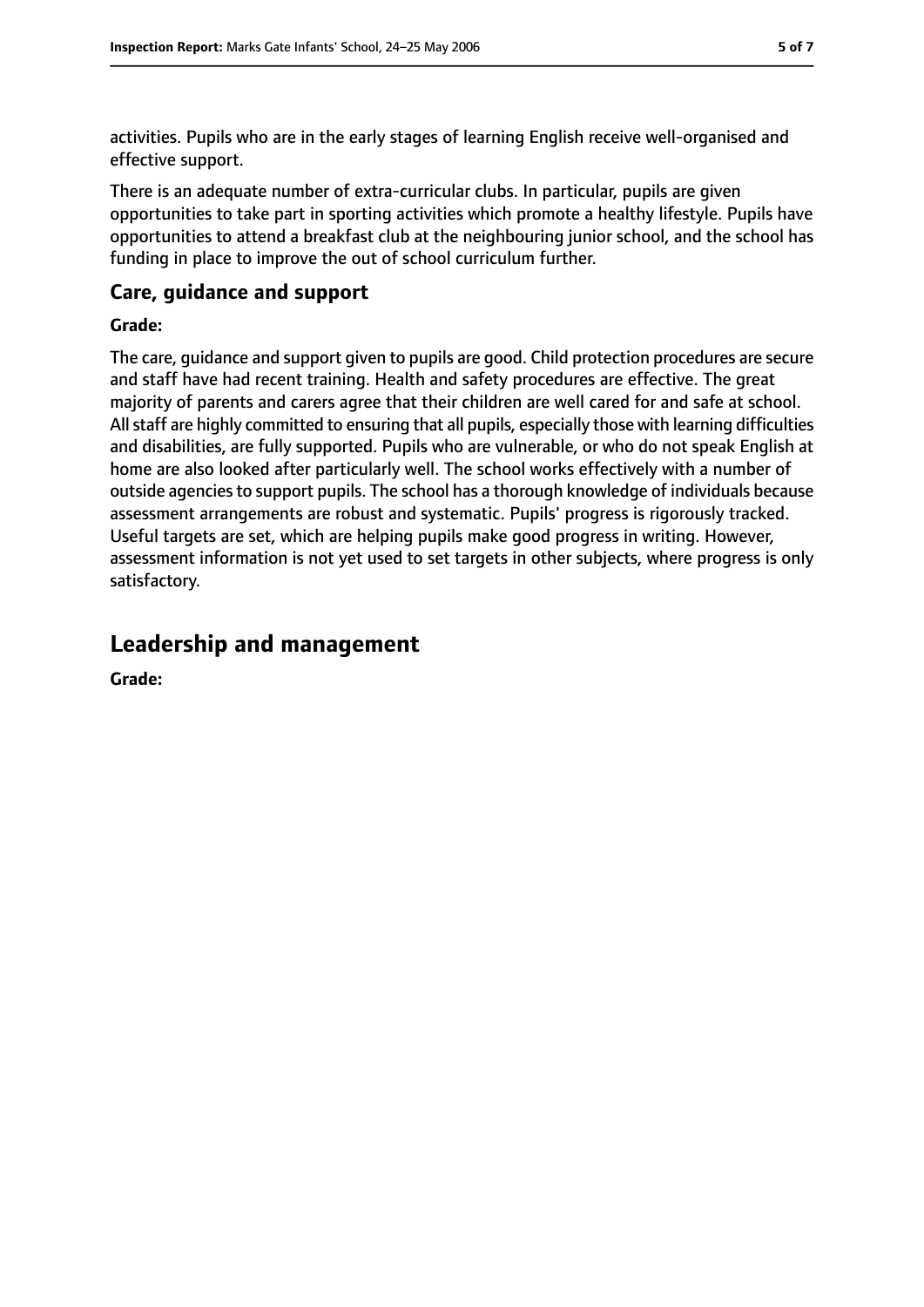**Any complaints about the inspection or the report should be made following the procedures set out in the guidance 'Complaints about school inspection', which is available from Ofsted's website: www.ofsted.gov.uk.**